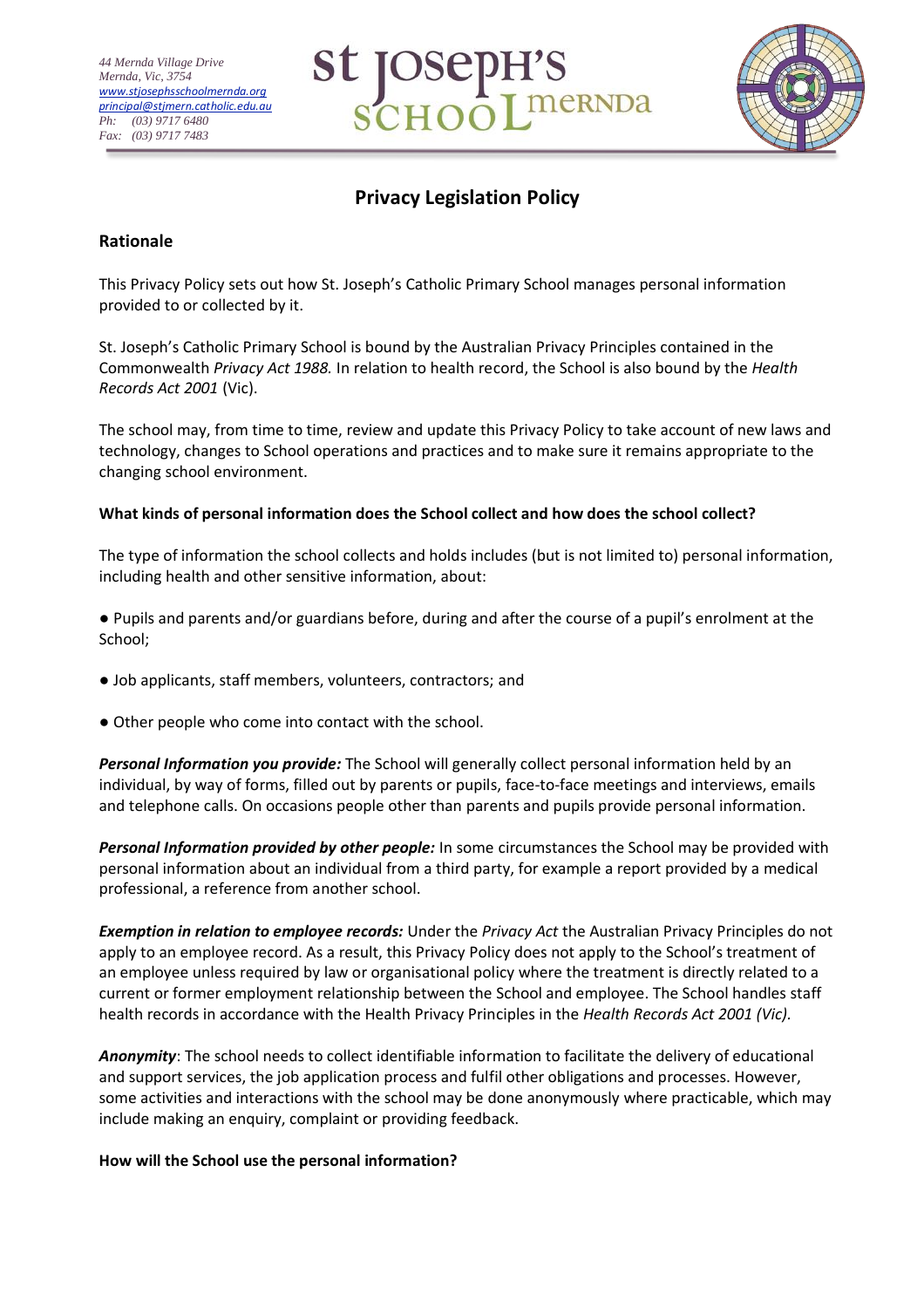St. Joseph's Catholic Primary School will use personal information it collects for the primary purpose of collection, and for such other secondary purposes that are related to the primary purpose of collection and reasonably expected by you, or to which you have consented.

*Pupils and Parents:* In relation to personal information of pupils and parents, the School's primary purpose of collection is to enable the School to provide educational and support services for the pupil. This includes satisfying the needs of Parents, the needs of the pupil and the needs of the School throughout the whole period the pupil is enrolled at the School St. Joseph's Catholic Primary School.

The purposes for which the School uses personal information of pupils and parents include:

● To keep Parents informed about matters related to their child's schooling. Through correspondence, newsletters and magazines;

- Day-to-day administration
- Looking after pupil's educational, social and medical wellbeing
- Seeking donations and fundraising for the School; and
- Satisfying the School's legal obligations, for example, in relation to child protection legislation.

In some cases where the School requests personal information about a pupil or parent, if the information requested is not provided, the School may not be able to enroll or continue the enrolment of the pupil or permit the pupil to take part in a particular activity.

*Job applicants, staff members and contractors*: In relation to personal information of job applicants and contractors, the School's primary purpose of collection is to assess and (if successful) to engage the applicant, staff member or contractor, as the case may be.

The purposes for which the School uses personal information of job applicants, staff members and contractors include:

- Administering the individual's employment or contract, as the case may be
- For insurance purposes
- Seeking funds and marketing for the School
- To satisfy the School's legal obligation, for example, in relation to child protection legislation.

**Volunteers:** The School also obtains personal information about volunteers who assist the School in its functions or conduct associated activities, such as [Parents and Friends Association], to enable the School and the volunteers to work together.

**Marketing and fundraising:** The School treats marketing and seeking donations for the future growth and development of the School as an important part of ensuring that the School continues to provide a quality learning environment in which both pupils and staff thrive. Personal information held by the School may be disclosed to organisations that assist in the School's fundraising, for example, the School's Parents and Friends Association [or, on occasions, external fundraising organisations].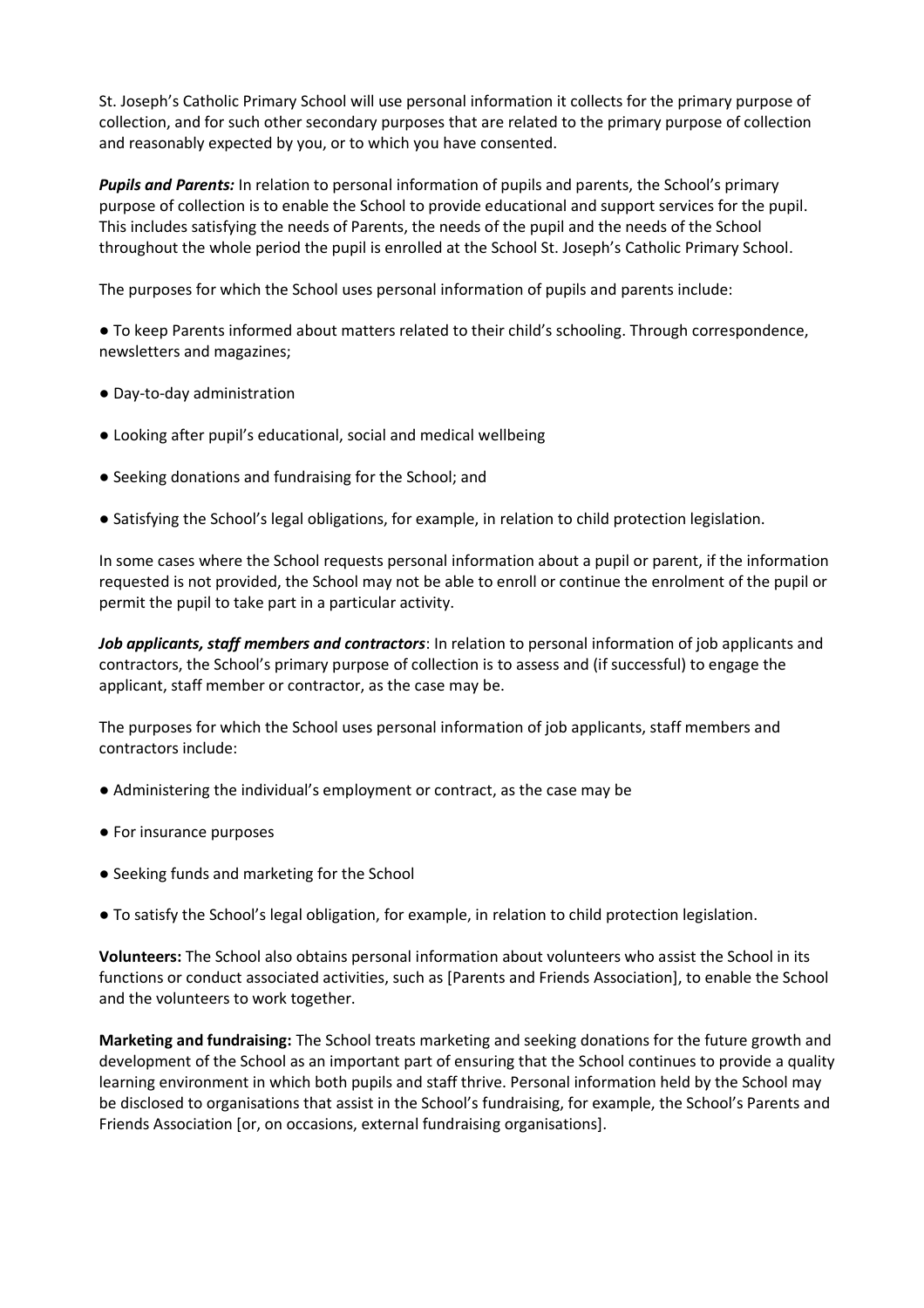Parents, staff, contractors and other members of the wider School community may from time to time receive fundraising information. School publications, like newsletters and magazines, which include personal information, may be used for marketing purposes.

#### **Who Might the School Disclose Personal Information to?**

The School may disclose personal information, including sensitive information, held about an individual to:

● School Service providers, including the Catholic Education Commission of Victoria, (CECV), Catholic Education Melbourne specialist visiting teachers, counsellors and sports coaches, and other diocese;

● third party service providers that provide educational support services to schools and school systems such as the Integrated Catholic Online Network system (ICON)

- Government departments
- another school to facilitate the transfer of a student
- Medical Practitioners
- Recipients of School publications, such as newsletters and magazines
- Student's parents or guardians
- Anyone you authorize the School to disclose information to; and
- Anyone to whom we are required or authorised to disclose the information to by law

*Sending Information Overseas:* The School may disclose personal information about an individual to overseas recipients, for instance, to facilitate a school exchange. However, the School will not send personal information about an individual outside Australia without:

- Obtaining the consent of the individual (in some cases this consent will be implied); or
- Otherwise complying with the Australian *Privacy Principles* or other applicable privacy legislation

The School may also store personal information in the 'cloud' which may mean that it resides on servers which are situated outside Australia.

The countries that the school discloses personal and sensitive information to are:

● United States

Where personal and sensitive information is retained by the CECV by a cloud service provider to facilitate HR and staff administrative support, this information will be stored on servers located within Australia. This includes the Integrated Catholic Online Network (ICON) system.

#### **How Does the School Treat Sensitive Information?**

In referring to 'sensitive information', the School means: information relating to a person's racial or ethnic origins, political opinions, religion, trade union or other professional or trade association membership,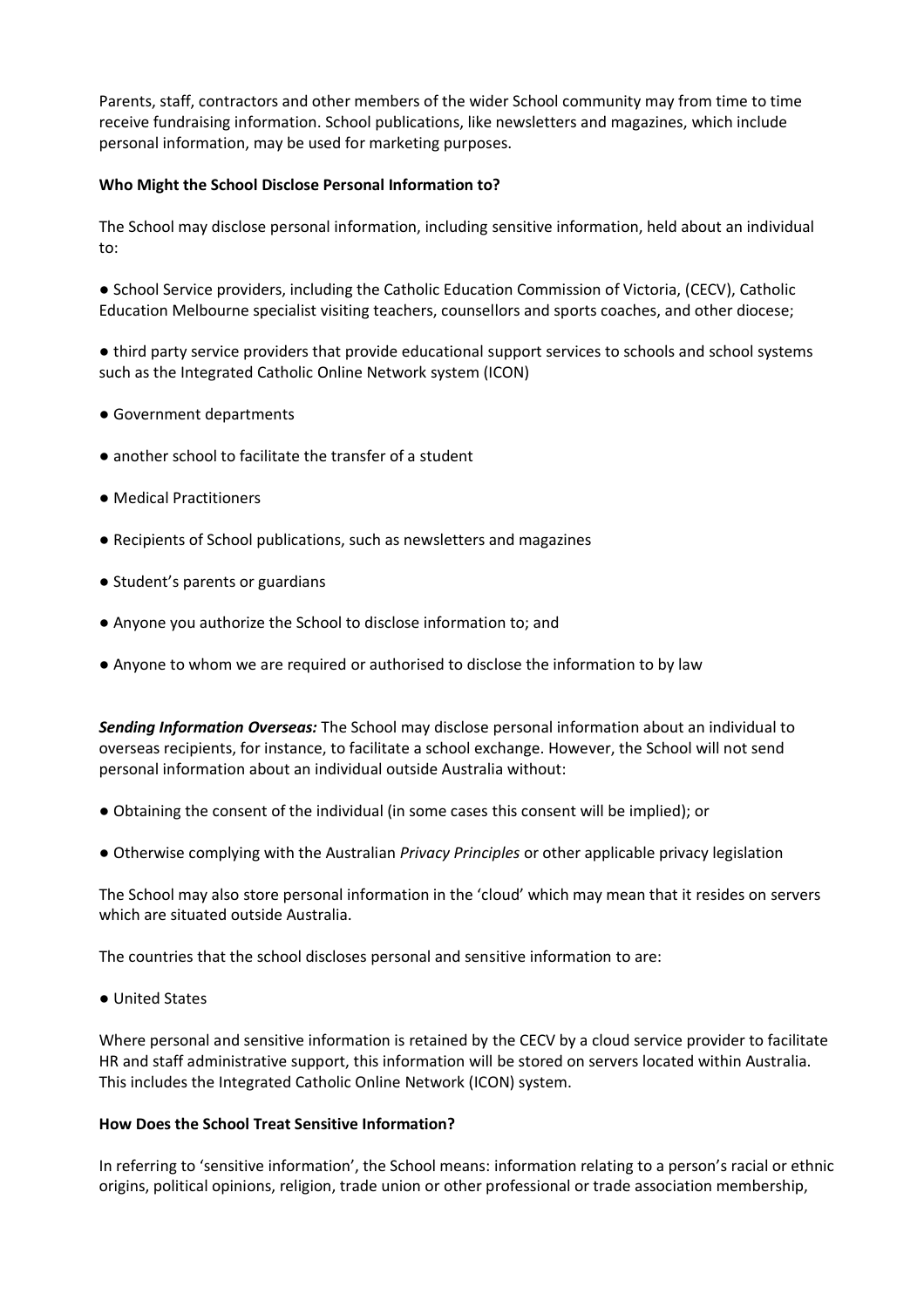philosophical beliefs, sexual preferences or practices or criminal record, that is also personal information; health information and biometric information about an individual.

Sensitive information will be used and disclosed only for the purpose for which it was provided or a directly related secondary purpose, unless you agree otherwise, or the use or disclosure of the sensitive information is allowed by law.

#### **Management and Security of Personal Information**

The School's Staff are required to respect the confidentiality of pupil's and parents' personal information and the privacy of individuals.

St Joseph's Catholic Primary School has in place steps to protect the personal information the school holds from misuse, interference and loss, unauthorised access, modification or disclosure by use of various methods including locked storage of paper records and pass worded access rights to computerised records.

### **Access to Personal Information Held by St Joseph's**

Under the Commonwealth *Privacy Act* and *Health Records Act*, an individual has the right to obtain access to personal information and health records respectively which the School holds about them and to advise the school of any perceived inaccuracy. Pupils will generally be able to access and update their personal information through their parents, but older pupils may seek access and correction themselves.

There are some exceptions to these rights set out in the applicable legislation.

To make a request to access or update any personal information the School hold about you or your child, please contact the School Principal by telephone or in writing. The School may require you to verify your identity and specify what information you require. The School may charge a fee to cover the cost of verifying your application and locating, retrieving, reviewing and copying any material requested. If the information sought is extensive, the School will advise the likely cost in advance. If we cannot provide you with access to that information, we will provide you with a written notice explaining the reasons for refusal.

#### **Consent and Rights of Access to the Personal Information of Pupils**

The School respects every parent's right to make decisions concerning their child's education.

Generally, the School will refer any requests for consent and notices in relation to the personal information of a pupil to the pupil's parents. The School will treat consent given by parents as consent given on behalf of the pupil, and notice to parents will act as notice given to the pupil.

Parents may seek access to personal information held by St Joseph's Catholic Primary School about them or their child by contacting the Principal by telephone or in writing. However, there will be occasions when access is denied. Such occasions would include where release of the information would have an unreasonable impact on the privacy of others, or where the release may result in a breach of the school's duty of care to the pupil.

St Joseph's Catholic Primary School may, at its discretion, on the request of a pupil grant that pupil access to information held by the school about them, or allow a pupil to give or withhold consent to the use of their personal information, independently of their parents. This would normally be done only when the maturity of the pupil and/or the pupil's personal circumstances so warranted.